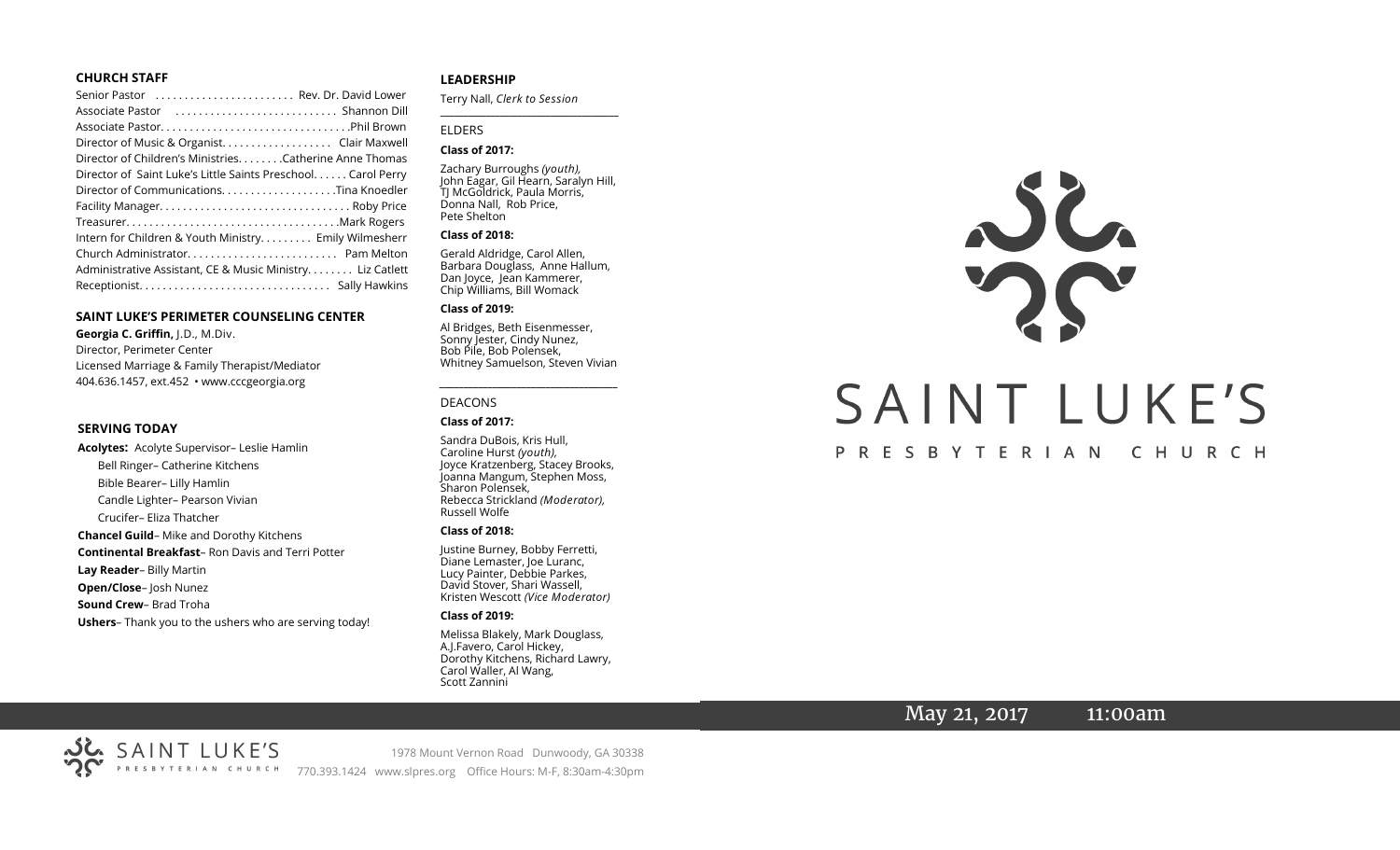

1978 Mount Vernon Road • Dunwoody, Georgia 30338 770.393.1424 • www.slpres.org

## **May 21, 2017**

Sixth Sunday of Easter

#### **Liturgical Color:** White

*White is used on days we celebrate the redemptive work of Jesus Christ, such as Easter, Christmas and Communion Sundays.*

## **SUNDAY SCHEDULE**

8:30am Chapel Communion Service 9:30am Sunday School 11:00am Sanctuary Worship Service *Nursery available at all services and Sunday School.*

## MISSION

Responding to God's call and empowered by the Holy Spirit, we invite all to join us in knowing, serving, and sharing Jesus Christ here and around the world.

## VISION

To be a beacon of faith, hope, and love– every member an active disciple in Christ's ministry.

## **WELCOME, GUESTS!**

We are delighted you are worshipping with us.

**DURING** the Welcome, please print the requested information on the Friendship Pad and pass the Friendship Pad down the pew.

**AFTER** the worship service, please join us outside the Sanctuary where our Pastors or a church officer will be available to answer questions and provide you with a loaf of freshly -baked bread.

**FOR MORE** information about our programs, ministries or membership, please contact one of our Pastors at 770.393.1424, or visit our website: slpres.org.

## **THAT ALL MAY WORSHIP**

**ASSISTIVE** A hearing loop is accessible  $\mathcal{D}_{\mathbf{r}}$ by switching hearing aids to T-coil. Also, large print hymnals and back cushions are available. Please contact an usher for further assistance. **CHILDREN** are a precious part of our

church family, and we welcome them in worship. Worship notebooks and activity packets are available on the back ledges of the sanctuary for preschool and elementary ages. Each week, children are invited to walk up for an age-appropriate message during "Tell Us Our Story." After that time, they may remain in worship, go to Faithful Friends (K-2nd) or go to child care (PreK and younger).

**CAMP LITTLE SAINTS**— Saint Luke's Preschool & Kindergarten is offering a fun camp for kids who turned 2 by September 1, 2016 through kids who have completed Kindergarten. 4 days each week, 9 a.m. - 1 p.m. Space is limited. Contact Carol Perry at 770.393.1424 ext. 240.

**GETTING SPACY** // May 30 – June 2 // Blast off for fun as we learn what it takes to be an astronaut! We'll suit up and climb aboard the SLLS Spaceship to explore the planets in our solar system. Along the way we'll make edible moon rocks and Martian Slime!

**TAKE ME OUT TO THE BALLGAME** // June 5 – June 8 // Grab your baseball hat and hit the SLLS ballpark! Our ball players will spend lots of time with balls of all kinds during the week. There will be plenty of ballpark snacks and we'll take home our own personalized trading cards!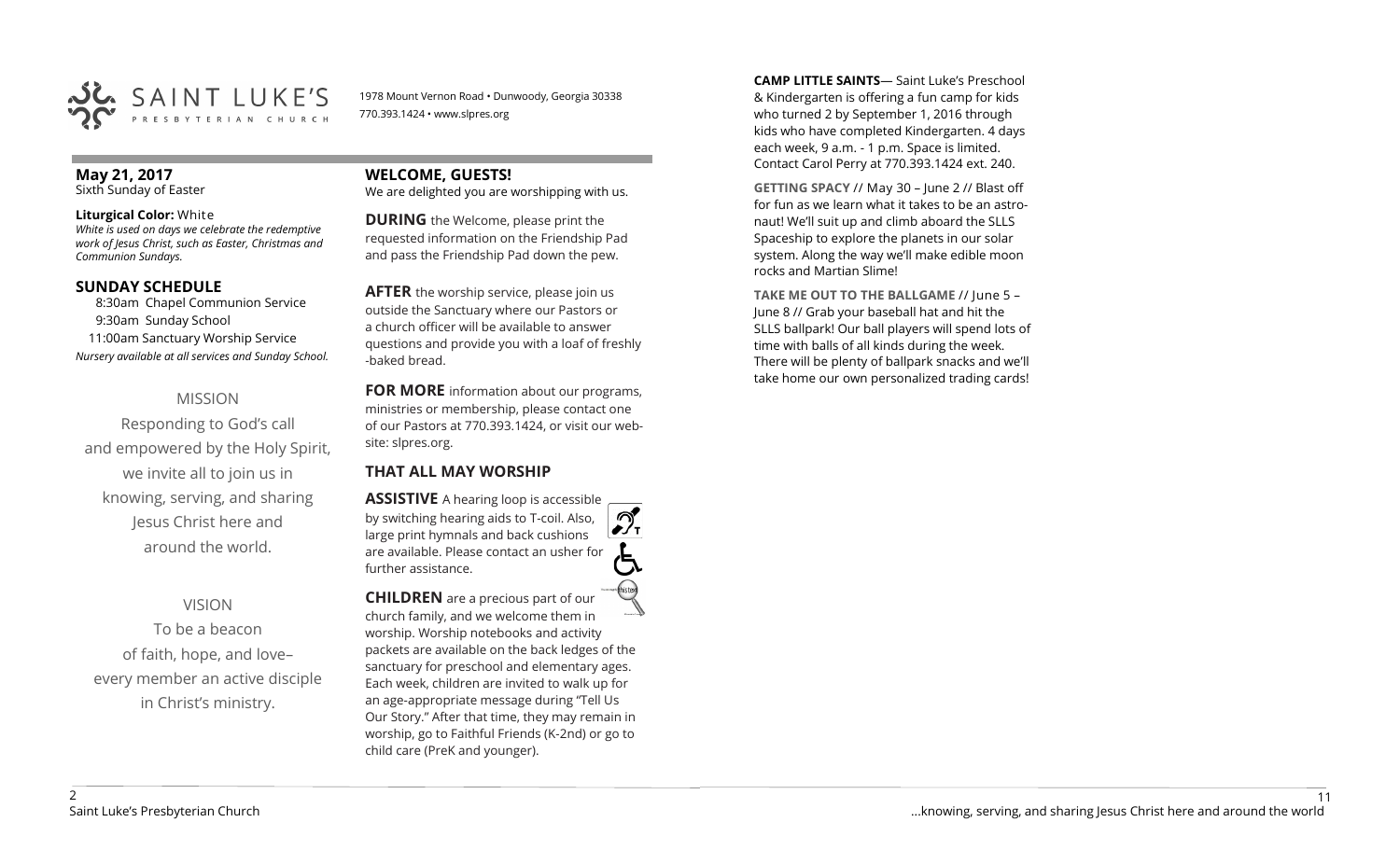# YOUTH MINISTRY

**Phil Brown philbrown@slpres.org / 770.393.1424 ext. 238 Emily Wilmesherr emilywilmesherr@slpres.org/ 770.393.1424 ext. 234**   $\_$  ,  $\_$  ,  $\_$  ,  $\_$  ,  $\_$  ,  $\_$  ,  $\_$  ,  $\_$  ,  $\_$  ,  $\_$  ,  $\_$  ,  $\_$  ,  $\_$  ,  $\_$  ,  $\_$  ,  $\_$  ,  $\_$  ,  $\_$  ,  $\_$  ,  $\_$ 

#### **YOUTH SUNDAY SCHOOL**

Youth will meet upstairs in the Youth Room from 9:30-10:30am.

#### **YOUTH GROUP**

Six Flags today after the 11am worship service.

## **VACATION BIBLE SCHOOL 2017**

We are looking for five youth volunteers to help with the gathering time for VBS , June 12- 15. This includes skits, music, and energizers. Talk to Phil if you are interested. If you want to help in other areas of VBS, the volunteer sign-up sheet in the main lobby.

#### **VBS VOLUNTEER TRAINING**

If you are volunteering with VBS this year, please attend the following training: June 4, 12-1pm at Saint Luke's, Room 231/233.

#### **MARK YOUR CALENDARS**

**May 21:** Six Flags (sign up and details on SLPC website)

**May 28:** No Sunday School or Youth Group (Memorial Day Weekend)

# MUSIC MINISTRY

**Clair Maxwell clairmaxwell@slpres.org / 770.393.1424 ext. 227**  \_\_\_\_\_\_\_\_\_\_\_\_\_\_\_\_\_\_\_\_\_\_\_\_\_\_\_\_\_\_\_\_\_\_\_\_\_\_\_\_\_\_\_\_\_\_\_\_\_\_\_\_\_\_\_\_\_\_\_\_\_\_\_\_\_\_\_\_\_\_\_\_\_\_\_\_\_\_\_\_\_\_\_\_\_\_\_\_\_\_\_\_\_\_\_\_\_\_\_\_

#### **SUMMER MUSIC**

We are currently scheduling music for our summer worship services while our choirs take the summer off. If you play an instrument, take music lessons, or can't sing with the choirs during the year, this is your chance to share your gifts with the congregation. Music is needed at the 8:30 and 11am services from June 11 through August 20. All instrumentalists and singers are welcome and appreciated! Contact Clair Maxwell if interested.

## **In Preparation for Worship**

When despair for the world grows in me and I wake in the night at the least sound in fear of what my life and my children's lives may be, I go and lie down where the wood drake rests in his beauty on the water, and the great heron feeds. I come into the peace of wild things who do not tax their lives with forethought of grief. I come into the presence of still water. And I feel above me the day-blind stars waiting with their light. For a time I rest in the grace of the world, and am free.



**Prelude** I Will Arise and Go to Jesus *arr. Mark Hayes*

**Chiming of the Hour**

**Welcome and Announcements** 

## **Call to Worship\***

- Leader: Alleluia, Christ is risen!
- **People: He is risen, indeed! Alleluia!**
- Leader: We give praise to God, the Lord of New Life,
- **People: for those who hunger for God shall find Him risen, and be fed by the truth!**
- Leader: All the earth will remember hope's victory,
- **People: all people will practice hope until the kingdom of heaven is come!**
- **All: Let us worship the risen Lord, our God!**

**Hymn #637\*** O Sing to the Lord *CANTAI AO SENHOR*

# **Call to Confession\***

Leader: The Lord be with you. **People: And also with you.** Leader: Let us pray.

*~Wendell Berry*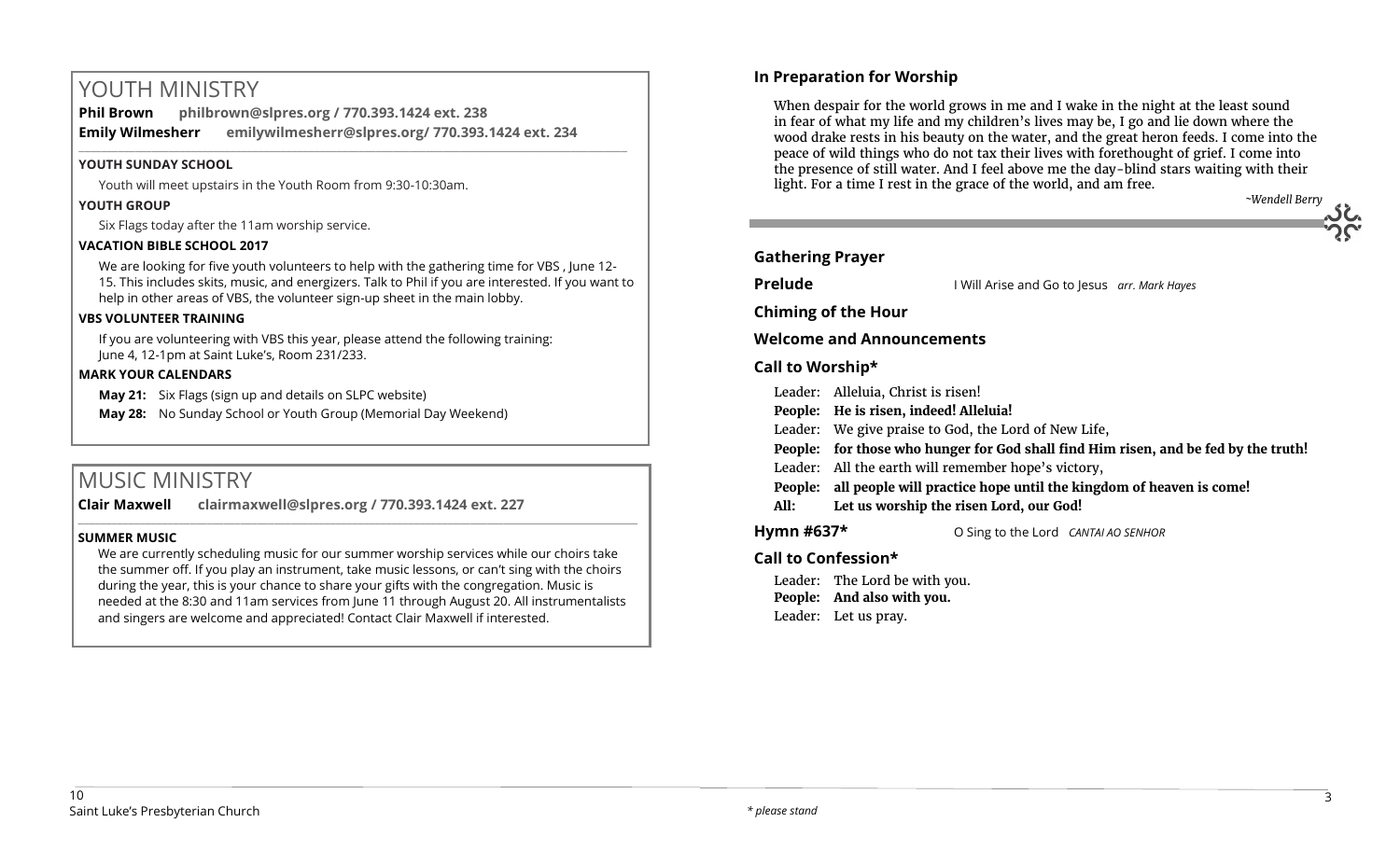#### **Prayer of Confession\***

**Loving God, You have claimed us as Your children, not because of anything we have done, but because of Your amazing grace. We confess that we have tried to gain Your favor through good deeds and righteous living. Help us to know that nothing we can ever do will make You love us or accept us more than You do at this very moment...***(Silence is kept for personal confession)* 

Leader: Lord, in Your mercy, **People: Hear our prayer. Amen.**

## **Assurance of Forgiveness\***

**Song of Praise\*** Praise God, from Whom All Blessings Flow *LASST UNS ERFREUEN* 

**Praise God, from whom all blessings flow. Praise God all creatures high and low. Alleluia, alleluia! Praise God, in Jesus fully known: Creator, Word and Spirit one. Alleluia, alleluia! Alleluia, alleluia, alleluia!** 

## **Passing of the Peace of Christ\***

Leader: May the peace of Christ be with you. **People: And also with you.**

## **Prayer for Illumination Billy Martin**

#### **Scripture Lesson** Galatians 1:13-17; 2:11-21, *pages 176-177 of the New Testament*

Leader: The Word of the Lord. People: Thanks be to God.

## **Tell Us Our Story David Lower David Lower Story David Lower David Lower**

 *Parents may take their children (through PreK) to our nursery, Room 120 in Sheppard Hall. Parents of children in K, 1st or 2nd grade may take them to Faithful Friends in The Harbor, Room 213.*

# S P L A S H ! CHILDREN'S MINISTRIES

**Catherine Anne Thomas cathomas@slpres.org / 770.393.1424 ext. 228 \_\_\_\_\_\_\_\_\_\_\_\_\_\_\_\_\_\_\_\_\_\_\_\_\_\_\_\_\_\_\_\_\_\_\_\_\_\_\_\_\_\_\_\_\_\_\_\_\_\_\_\_\_\_\_\_\_\_\_\_\_\_\_\_\_\_\_\_\_\_\_\_\_\_\_\_\_\_\_\_\_\_\_\_\_\_\_\_\_\_\_\_\_\_\_\_\_\_\_\_\_\_\_\_\_\_\_** 

#### **SUNDAY SCHOOL SUMMER SCHEDULE**

We will NOT have Sunday School for children on Memorial Day weekend.

Sunday, June 4, Stay tuned for a Pentecost Surprise!

Sunday, June 11, our K-5th grade kids will have loads of fun in the Great Hall for relays and Bible games with a focus on sportsmanship and teamwork. Our preschool friends will love "Eye-Popping Bible Lessons" in Room 120.

## **VBS VOLUNTEER TRAINING NEWS**

Fun Factory "employees" are encouraged to attend a training sessions:

~ **Sunday, June 4** from 12-1pm, Room 231/233, light lunch and drinks provided

*Childcare is available by reservation only for the June 4 session. We'll provide a spot for your child If you contact [lizcatlett@slpres.org.](mailto:lizcatlett@slpres.org) Please pack a lunch pail for your small factory workers!*

## **BUT WAIT, SOME GEARS ARE MISSING!**

We have a four large gears and many more small ones that are still missing from our VBS Fun Factory! Our biggest needs are two adults for Preschool Bible Adventures (to present the daily Bible story and activity to individual preschool classes in the Book Hive) and two adults for Preschool Kid Vid Cinema (the daily video clip and discussion with individual preschool classes in the chapel). We also have many other age level leaders' spots still open for both adults and youth helpers. Finally, if you can only help out a day or two, we need some adult "floaters" to fill in where needed most. If there's any way you can swing some shifts in our Fun Factory from June 12 - June 15 (that's Monday through Thursday mornings), please sign up on the board in the main lobby OR email [cathomas@slpres.org.](mailto:cathomas@slpres.orgThanks) 

## **FOOD FOR THE FUN FACTORY!**

Our VBS program needs to feed a lot of people! There are two ways to help:

**Pick a Gear or Two!** Beginning this coming Sunday, look for our "gears" labeled with snack items for our students. Take as many as you like, purchase the requested item or items, and bring your snack contribution to the marked container in the main lobby by Sunday, June 4. Please note that whenever a particular brand is requested, it's because our snack directors know that it's produced in an allergy-safe facility. Thanks for keeping our little Fun Factory workers fed! Many thanks to Carol Waller for heading up this operation.

**Bring Treats for the "Break Room"!** Watch soon for a Sign-Up Genius (in next week's Highlights and on our VBS page of the Saint Luke's web site) that lists the things our adult and youth VBS leaders will need to fuel them through their factory shift. We'll need everything from bagels and coffee to veggies and dip. We are grateful to Cailin Thelen for supervising this popular part of our Fun Factory!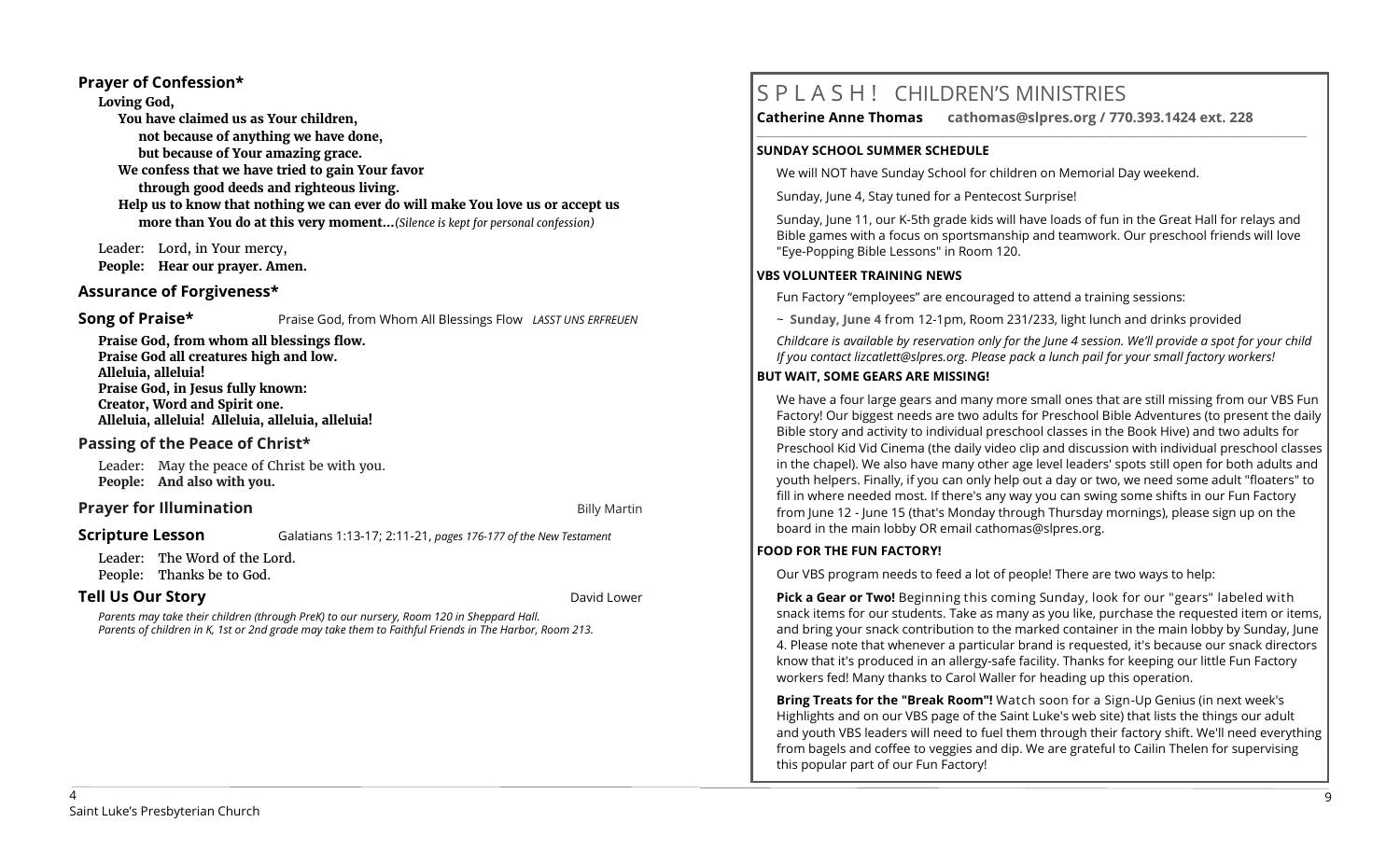# ADULT MINISTRY

**Shannon Dill shannondill@slpres.org / 770.393.1424 ext. 229**   $\_$  ,  $\_$  ,  $\_$  ,  $\_$  ,  $\_$  ,  $\_$  ,  $\_$  ,  $\_$  ,  $\_$  ,  $\_$  ,  $\_$  ,  $\_$  ,  $\_$  ,  $\_$  ,  $\_$  ,  $\_$  ,  $\_$  ,  $\_$  ,  $\_$  ,  $\_$ 

## **ADULT SUNDAY SCHOOL**

Classes meet between the worship services, 9:30-10:30am. Descriptions of current groups are available on our website (slpres.org) or http://bit.ly/AdultSundaySchool. Please join us!

#### **FRIDAY MORNING MEN'S BIBLE STUDY**

Fellowship and Bible study every Friday from 6:40-8am in the Parlor with Dan Joyce.

#### **DISCIPLE SERIES**

The final study in the Series, *Christian Believer,* focuses on essential doctrines of the Christian faith and makes connections between the doctrine and daily living. Classes are Tuesdays, 7-9pm.

## **BIBLE STUDY: "WAYFARERS"**

Come join David, Shannon or Phil as this week's preacher leads a study of the scripture for the upcoming Sunday's worship. Meet on Wednesdays at 10am in the church library.

## **Anthem** How Good *Michael Englehardt* Chancel Choir How good and pleasant it is when we dwell together in unity. All people, all around the world, all sisters and brothers, we're born to be in one family. Unique yet we're unified, one body yet many. Diversity; oh, let it be our identity! It's time we finally agree we need one another. In bonds of peace we are free indeed. Nothing can separate us from the love of the Father. True unity; oh, let it be a reality! **Sermon** Grace Notes **Grace Sermon** David Lower **Hymn #649\*** Amazing Grace, How Sweet the Sound AMAZING GRACE **Affirmation of Faith\*** Apostles' Creed **I believe in God, the Father Almighty, Maker of heaven and earth, and in Jesus Christ, His only Son, our Lord; who was conceived by the Holy Ghost, born of the Virgin Mary, suffered under Pontius Pilate; was crucified, dead, and buried; He descended into hell; the third day He rose again from the dead; He ascended into heaven, and sitteth on the right hand of God the Father Almighty; from thence He shall come to judge the quick and the dead. I believe in the Holy Ghost; the holy catholic Church; the communion of saints; the forgiveness of sins; the resurrection of the body;**

**and the life everlasting. Amen.**